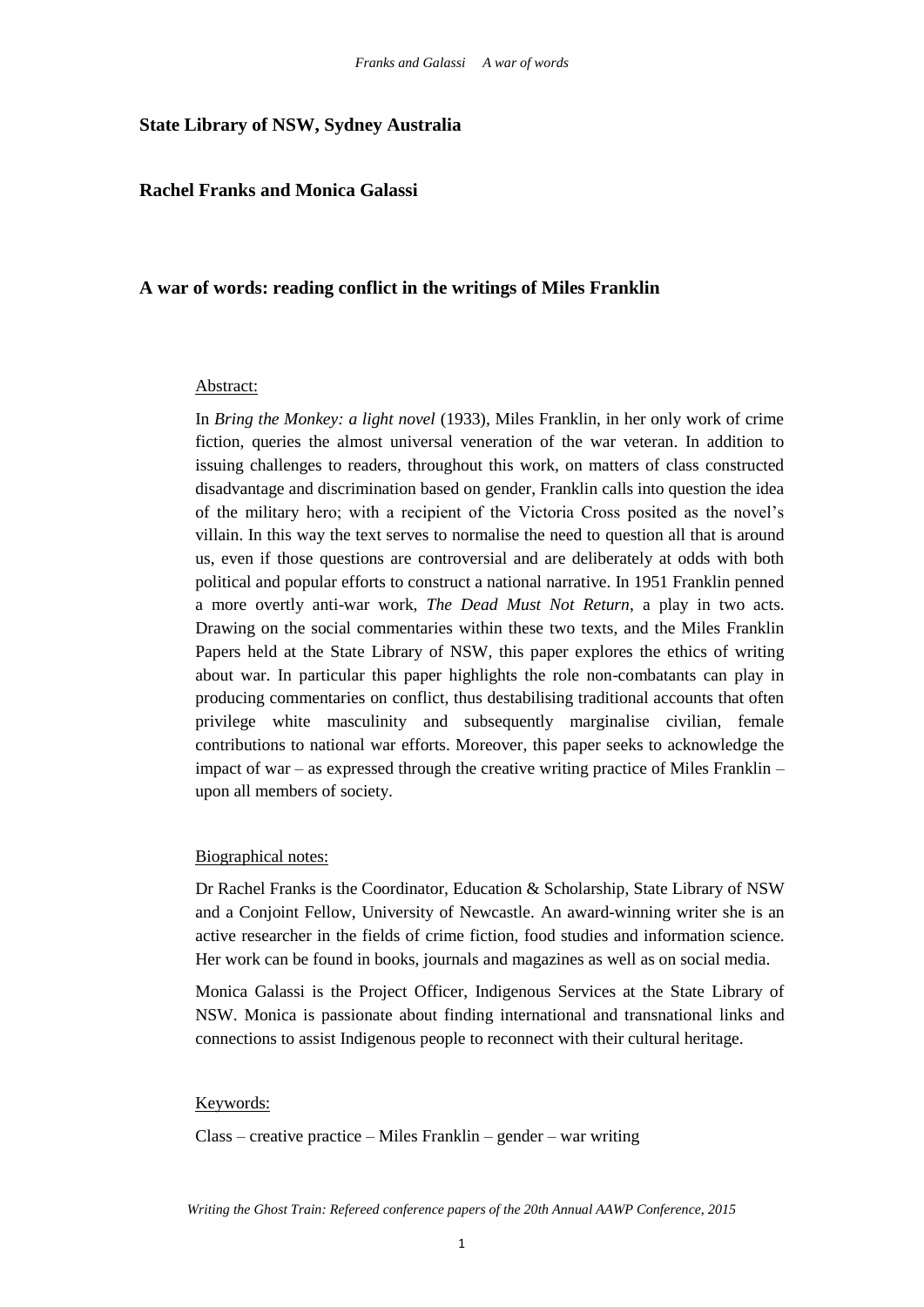# **Introduction**

Whatever woman's place in literature, there is no doubt of one thing – she is climbing to an always increasing height on the platform.

H.J. *The Australian Women's Weekly* 7 October 1933: 10

'There's wisdom in what the child says; there's none in war.'

M. Franklin *The Dead Must Not Return* 1951: 15

Miles Franklin (1879-1954) is a firm feature of the Australian literary heritage. Though her first novel, *My Brilliant Career* (1901), would be considered her greatest success, the entire corpus of her work – consisting of novels, play scripts, diaries and letters – continue to engage, and influence, readers and writers today. One of her more prominent legacies is the result of her generosity in the establishment of the Miles Franklin Award (now the nation's most prestigious literary prize). The Award, designed to foster Australian writers, as 'without an indigenous literature, people can remain alien in their own soil' (Franklin online), was first won by Patrick White in 1957.<sup>1</sup> Another of her significant gifts presents a different type of value: 41 volumes of manuscripts and 124 volumes of her private papers. These materials reside at the State Library of NSW.



M. Franklin's Waratah Cup and Saucer: Realia, c. 1923, Call number: R 230 (a-b), digital id. 824191. Mitchell Library, State Library of NSW.

This paper explores some of the social views of Miles Franklin – particularly those that circulate around class, gender and war – as expressed in *Bring the Monkey: a light novel* (1933) and *The Dead Must Not Return* (1951), an unpublished play in two acts. The social commentaries within these texts are supplemented, here, by the Miles Franklin Papers which provide insights into her written works as well as into her life,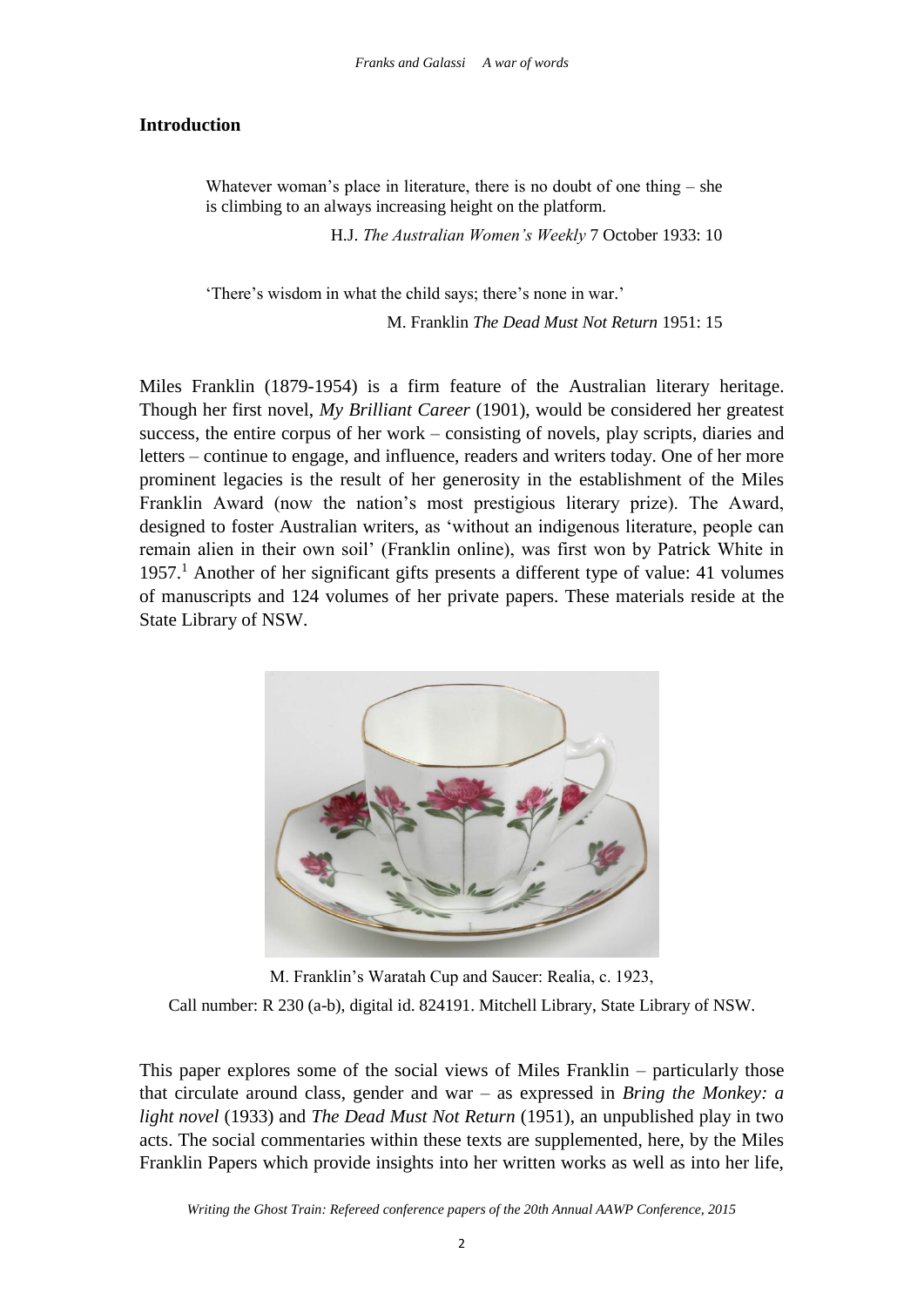including her efforts in the trade union movement and her contributions to the First World War. Through these materials, this paper looks at the ethics<sup>2</sup> of writing about war. In particular this paper notes the important role non-combatants can play in producing commentaries on conflict, thus destabilising traditional accounts that often privilege white masculinity and subsequently marginalise civilian, female contributions to national war efforts. In this way this paper attempts to highlight the continuing need for writers to contribute to debates of national and international importance and encourage the questioning of dominant social views; even when such questions challenge a national narrative. We do this as we believe that such questions are of continuing significance.

# *Bring the Monkey: a light novel* **(1933)**

*Bring the Monkey: a light novel* (1933) is Miles Franklin's only work of crime fiction. First published by Endeavour Press in 1933, the novel is a clever spoof of the detective story and, concurrently, a series of commentaries on class and gender relations. The crime story was a particularly popular form of fiction in the years between the First and Second World Wars, a period often referred to as the genre's Golden Age (Knight 2003: 77-94). Yet, despite women writers dominating the bestseller lists during this time – Agatha Christie (1890-1976); Dorothy L. Sayers (1893-1957); Ngaio Marsh (1895-1982); and Margery Allingham (1904-1966), often referred to collectively as the Queens of Crime – *Bring the Monkey* failed to capture the public imagination with only 584 copies sold by the middle of 1933, earning Franklin a 'modest £8 11s in royalties' (Roe 2008: 337). What was the underlying cause of this this failure?

Contemporary opinion has noted the work 'revealed a writer who had learned to say serious things in an amusing way' (Barrymore 1933: 6) and that 'the detective story framework enclosed fragments of social satire and some illuminating social opinions' (Palmer in Roe 2008: 337). Franklin was unable to secure a serialisation of the work (Roe 2008: 326) but the novel would be republished by University of Queensland Press, with an introduction by Bronwen Levy, in 1984.

In a playful twist to the crime fiction formula of the day *Bring the Monkey* features a pet monkey (the not always well-behaved Percy<sup>3</sup>) in addition to the clue-puzzle's obligatory suite of murder suspects. The novel also deploys many of the devices that define sensation novels and their complicated plot lines of 'bigamy, adultery, seduction, fraud, forgery, blackmail, kidnapping and, sometimes, murder' (Pykett, 2006: 33) and Gothic novels. Taking advantage of established conventions ensured the novel conformed to crime fiction reader expectations of the day. Setting, too, conforms, with one of the Golden Age standards: the magnificent country estate, to provide the scene for both a jewel heist and a murder.

Revealed throughout this work are Franklin's views on class which mock the Americans, the British and a variety of professions, including her own: Cedd Spillbeans was creating a film 'without the interference of an author' (1933: 16). *Bring the Monkey* also gives some insight to the author's own downward mobility as a young woman (Roe, 1981: 574-6), portraying the lives of the middle and upper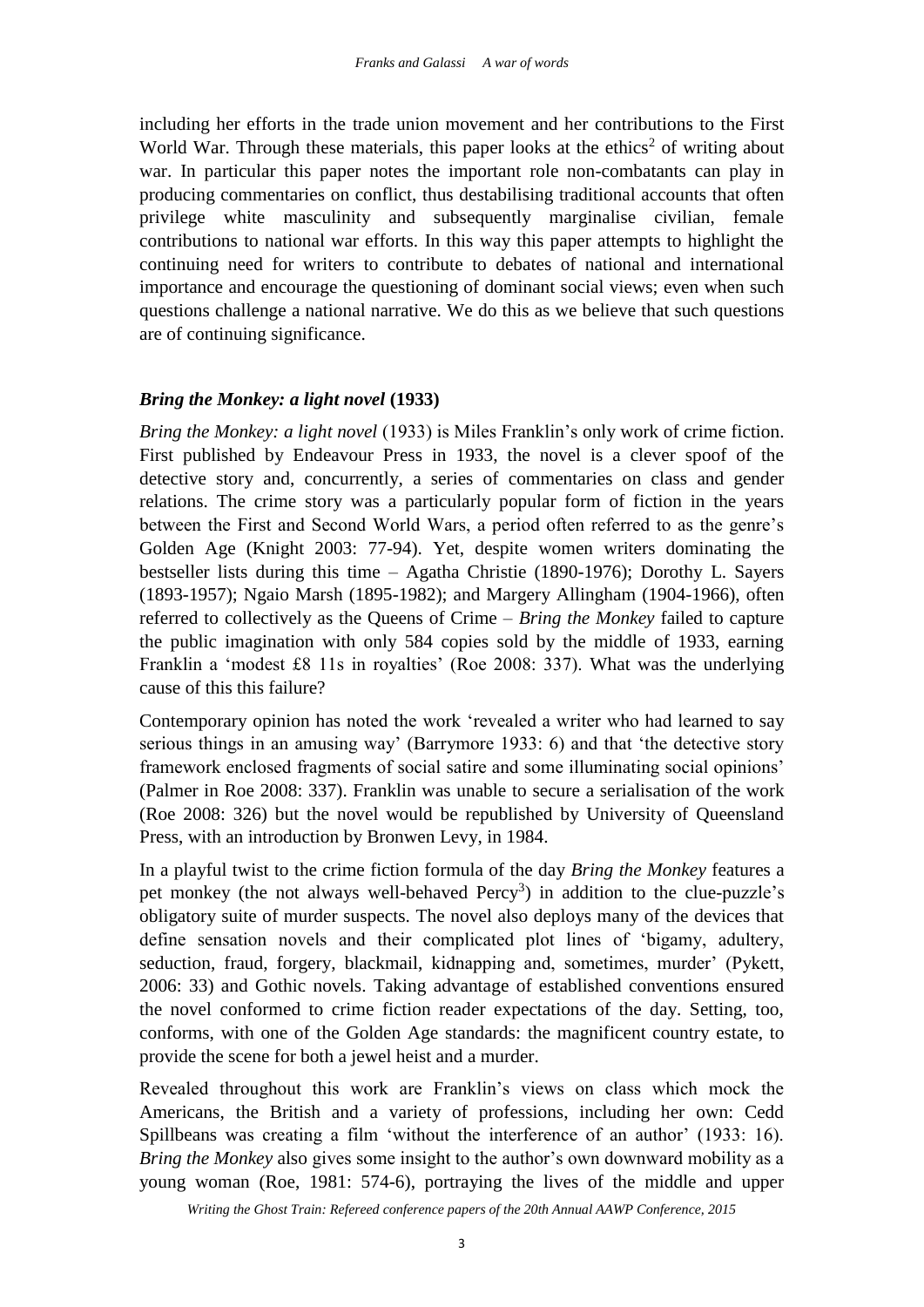classes as 'an artistic struggle to escape from the drabness of carrying respectability too far' (1933: 62). Some of Franklin's observations are quite playful such as the following quote, which appears after it is realised a famous blue diamond has been stolen and must be looked for:

Protest against the suggestion of personal search arose. Such things couldn't be at a private house-party among the best people; such things simply weren't done—weren't cricket. Tattingwood Hall was not a seaside hotel for American Tourists (1933: 78).

There are also more deliberate questions asked about the class system, including ones pertaining to Russian communism and the decline of the British Empire at a time of nationalist sentiment and overt patriotism in the years following on from the First World War in an Empire lying in wait for the Second World War.

The characters, assembled for a weekend film screening at Tattingwood Hall, are constructed to fulfil the needs of the novel and to communicate Franklin's observations of serious social issues of the day. Male characters include the steadfast policeman, the overbearing husband, the enthusiastic entrepreneur and the foreign other. Women, in contrast, are exciting and new. These women, of the post-war era, are distinctly modern: they are fiercely independent; they ignore many of the social mores of their time; they are well travelled; and they even reject traditional feminine pets – birds, cats and dogs – preferring a monkey for additional companionship (Franks 2014: 60). Indeed, friendship is a strong theme of the novel with much of the text exploring the friendship between Ercildoun Carrington and Zarl Osterley, two women who, while not wealthy, have chosen to lead lives based on economic and emotional independence.



M. Franklin [and monkey]: Photographs of M. Franklin, c. 1879-1954,

Call number: PX\*D 250 (vol 1), digital id. a673013. Mitchell Library, State Library of NSW.

When Ercildoun is the focus of the criminal investigations she depends on Zarl who 'is not one to sell out on a friend' (1933: 87) and is grateful to her 'companion, a plucky one that would not leave me' (1933: 159). Sally Munt questions the quality of this friendship arguing that Zarl, who had in fact been the one to steal the jewel, allowed suspicion to rest upon Ercildoun (1994: 11).

Such observations, on class and gender, were certainly not unfamiliar to readers of the day and would not have been unexpected from the pen of Franklin (who, notably,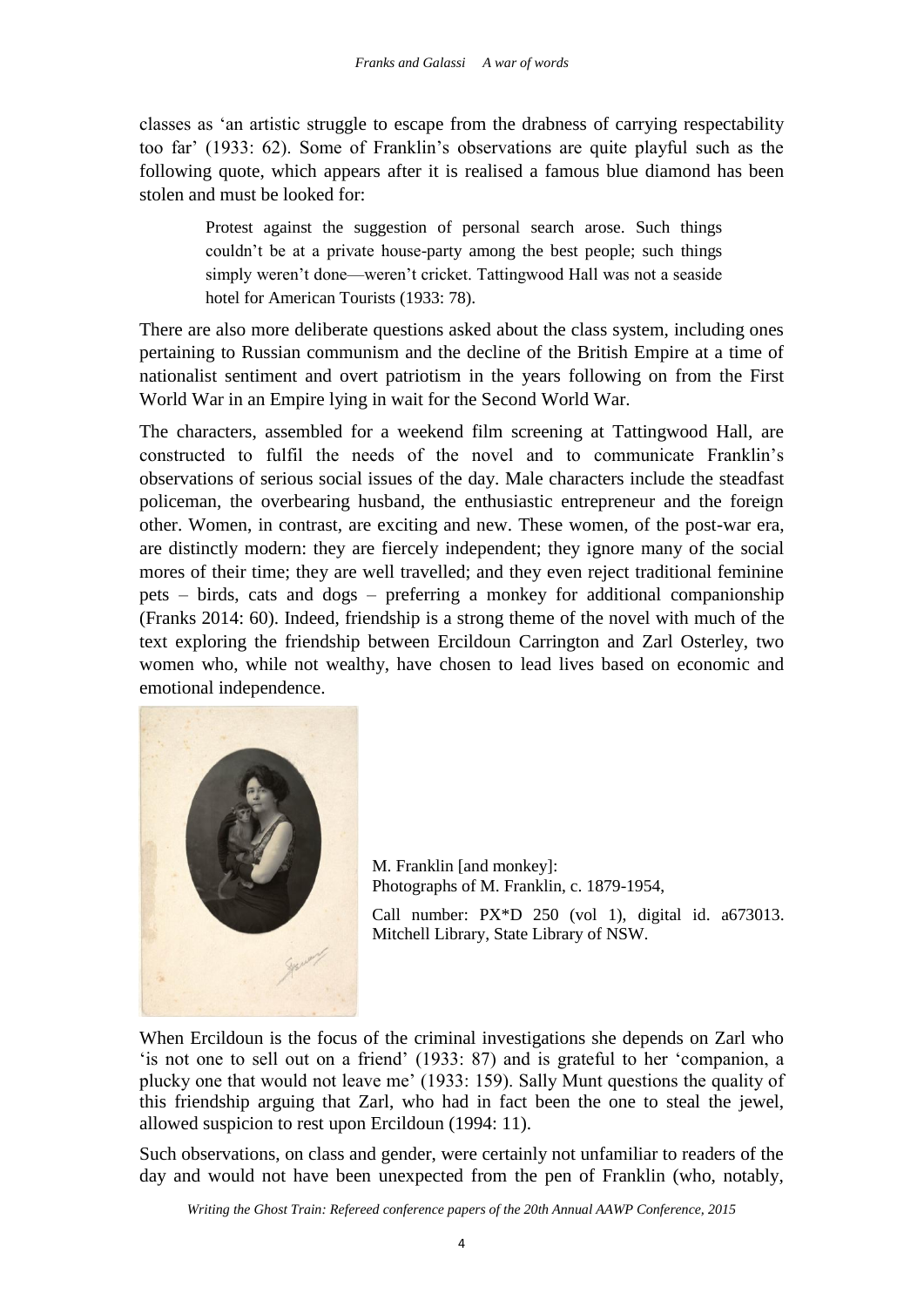affixed her own name to the text rather than one of her pseudonyms). The clever adoption of 'reflexive strategies in her "light novel" [allows Franklin] to take the didactic edge off what otherwise might be perceived as an unpalatable lecture on gender relations' (Franks 2014: 66). This paper suggests the novel's failure resides in Franklin's efforts to question the almost universal veneration of the war veteran. The novel *Bring the Monkey* clearly interrogates the idea of the military hero; with a recipient of the Victoria Cross posited as the novel's villain.

This approach questions a national narrative, born on the shores of Gallipoli, and is in sharp contrast to the Queens of Crime noted above who consistently presented war heroes to their readers who, universally, retained their status as hero. There was: Agatha Christie's Captain Arthur Hastings, companion to Hercule Poirot, who had been wounded on the Western Front; Ngaio Marsh's Roderick Alleyn who had served in the army during The Great War, prior to joining the Foreign Service and then the Metropolitan Police; Dorothy L. Sayers's Lord Peter Wimsey who had also served on the Western Front before being appointed as an Intelligence Officer; while Margery Allingham's Albert Campion, though too young to enlist for the First World War, was engaged in intelligence work in the Second World War. Thus, defending justice at home and the nation abroad went hand-in-hand for the successful woman crime writer of the Golden Age. In presenting Lord Tattingwood – a decorated war veteran – as corrupt and mercenary, as a bully and harasser of young women and, critically, the murderer of a police officer breaks the codes of reverence held for those who served on the front lines.

This is not to suggest that those who fought, and in many instances made the ultimate sacrifice, do not deserve a place of honour within our history books. It is acknowledged here that such an approach must have been confronting at a time when the Commonwealth was recovering from the aftermath of the First World War and the shadows of a new conflict loomed large across Europe. The novel does, however, remind readers of a responsibility to question all that is around us and that literature, across a myriad of form and style, can teach us to ask such questions of our political and social systems and can remind us to be vigilant.

In this way *Bring the Monkey* serves as one of Franklin's great literary achievements as the text normalises the need to ask questions and to have a reasonable expectation to receive meaningful answers; even if those questions are controversial and are deliberately at odds with both political and popular efforts to construct a suite of national stories. These questions remain relevant today with award-winning author Tim O'Brien asking, in the context of the ethics of writing about war: 'What do you die for? What do you kill for?' (2011). And so, a crime novel – one described as *a light novel* – emphasises how the crime fiction genre can be appropriated as a vehicle for demanding that readers pause and consider issues in addition to the more immediate 'whodunnit?'

*Bring the Monkey* was, by Franklin's own admission, 'an awkward kind of detective novel' (Franklin in Ashworth 1948: 71) and the work received mixed reviews. The story of 'two up-to-the-minute girls, and their awful little monkey, Percy' was endorsed by *The Australian Worker* (Ellen 1933: 5). Yet *The Bulletin* – despite Archibald's early support for Franklin (Franklin 1901) – frowned upon the effort, with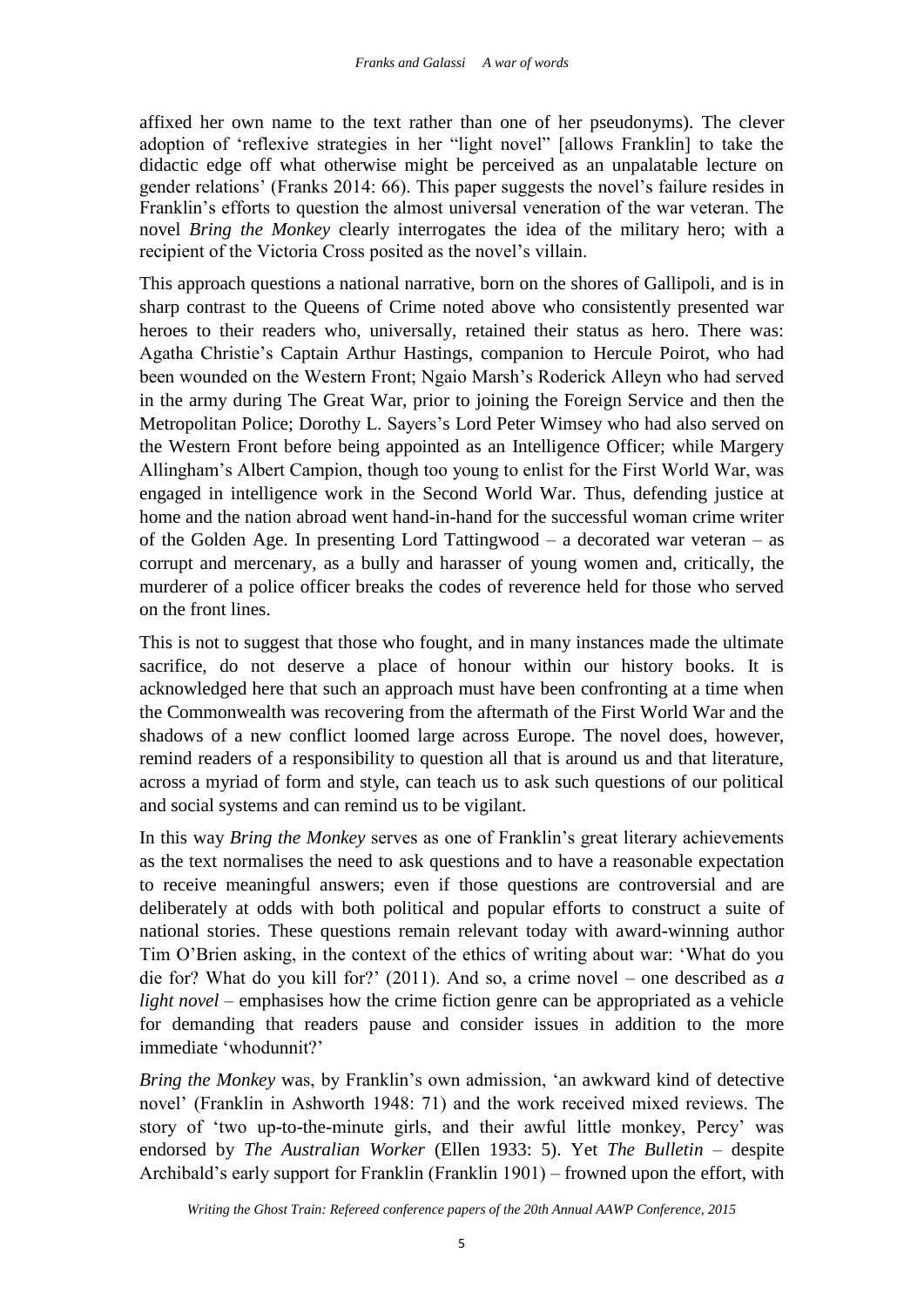the critic alluding to Franklin's re-casting of the war hero: 'Lord Tattingwood, a secret lunatic who won a V.C.' (Page 1933: 2). More recently it has been written that: 'The artistic value of this work as a tale of mystery and detection is of the imitation glass beads variety – minimal' (Roderick 1982/2011: 156).

# *The Dead Must Not Return* **(1951)**

Nearly two decades after *Bring the Monkey*, Franklin penned a more overtly anti-war narrative *The Dead Must Not Return* (1951), a play in two acts. Franklin 'invested a good deal of emotional energy' (Roe 2008: 509) into the script. This intensity structured Franklin's view of how the work should be presented with an instruction explaining: 'To be acted quietly without ranting. Action is inner, and not to be confused with mere motor activity or restlessness' (1951: cover sheet). The work was produced under one of Franklin's pen names "A Field Hospital Orderly" and, when submitted for consideration for the Commonwealth Jubilee Stage Play Competition, would be offered by "O. Niblat" (Roe 2008: 510).

The location of the action for the play is diametrically opposed to the grandeur of Tattingwood Hall. The setting is 'the shabby living room of the Fisher family's bungalow in "Ashville", an imaginary inner-Sydney working-class suburb, at the onset of the Korean War' (Roe 2008: 509). There are, however, some similarities between *Bring the Monkey* and *The Dead Must Not Return*. The most immediate of these is the motif of gallantry. Act I begins with Myrtle Fisher, and her daughter June Fisher, returning from the, posthumous, investiture of Ernie Fisher (Myrtle's husband and June's father), with a Victoria Cross for bravery during the Second World War (Franklin 1951: 2). The ceremony reminds another woman, Flora Fisher, of her brother Harry who was listed as having died at Gallipoli. The three women reflect on their loss but maintain that *The Dead Must not Return*: 'They could not stand it – neither could we' (1951: 6). Yet both dead men, Ernie and Harry, do return. The horrors of war clearly etched upon their bodies and their minds.

Franklin's strong views on gender are seen in this work – though the arguments such as the one of equal pay for work of equal value seen within *Bring the Monkey* are replaced with the stronger rhetoric of pacifism – most obviously, through Harry. It is Harry who claims: 'A man is war, but a real woman is peace. It's the women's (sic) job to stop war' (1951: 53, emphasis original). Yet there is confusion:

Harry:Women don't understand. . .

Flora: We understand very clearly what war – every and any war – leads to (1951: 61[bis]).

There is some agreement around conflict and gender roles but a notable dissent. The young June advocates that wars are won and lost on the front line:

If there has to be a war, like you always say, I think all soldiers should get into the Front line and really fight. That's what I'd make them do if I were administrating (1951: 14, emphasis original).

Critically, though, June goes on to speculate that: 'If administration is the biggest part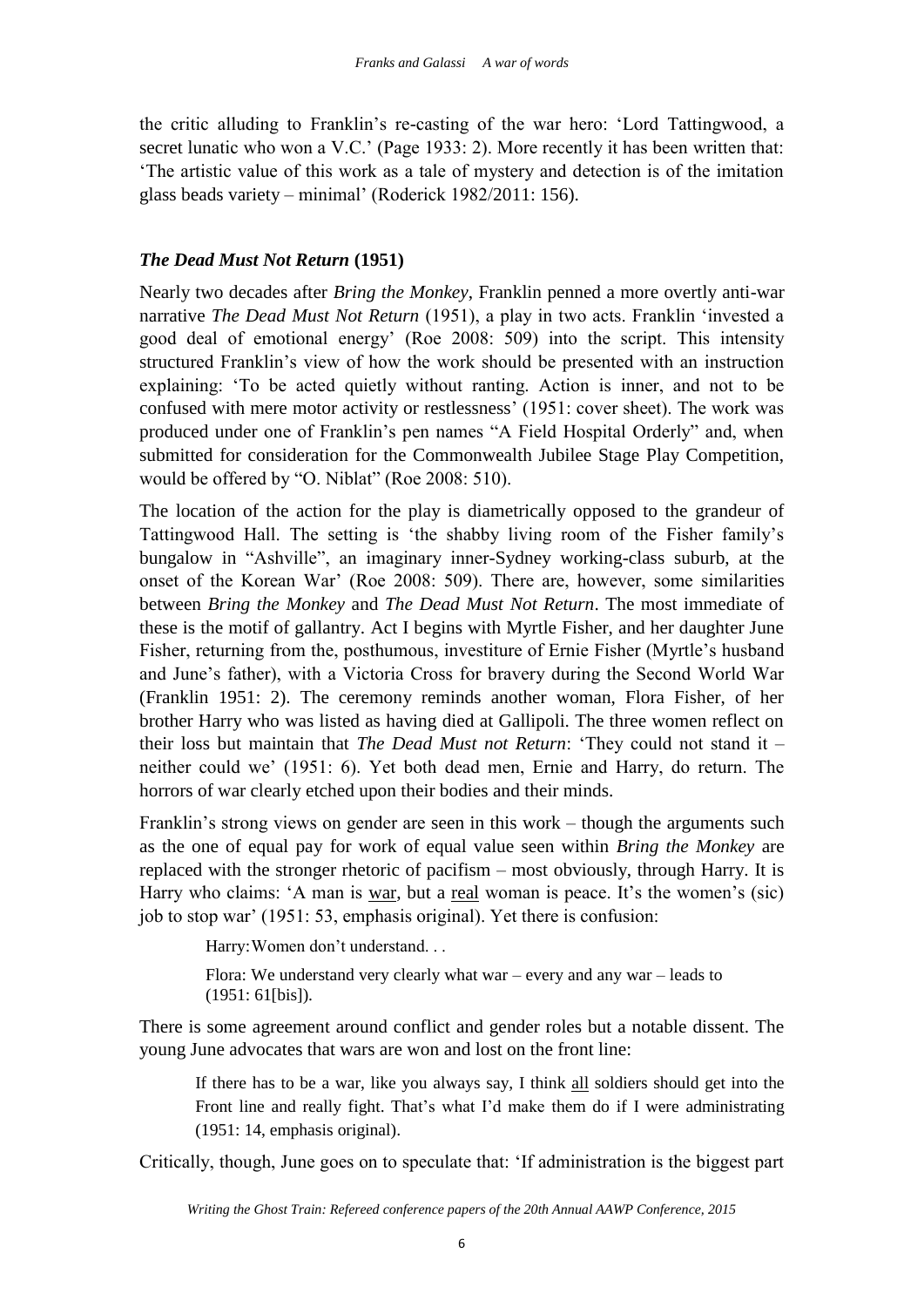of war, and so clever, why don't you do it all by administration?' asserting that men would then be 'fat and rich' which is preferable to 'being dead' (1951: 14).

It is, however, claimed by Franklin, through her characters, that a peaceful destiny is unable to be fulfilled under a patriarchal system, as Flora claims women have been 'fooled and frustrated by men' and asks 'why can't Australia stay neutral for a change?' (1951: 52). The idea of neutrality, for Australia and, indeed, for Britain, had been advocated before. In the lead up to the First World War 'jingoistic fervour affected vast sections of the British population, many leading intellectuals, liberals and socialists were most unhappy about the turn of events and believed that Britain should stay out of the war' (Marwick 1977: 27). This particular brand of patriotism would influence fiction and non-fiction writers, many of whom did not want to be accused of 'ideological involvement – especially after the blatantly nationalistic productions by British and German historians before and during the Great War' Southgate 2009: 99). Despite the debate on neutrality Britain, and by extension – due to the depth of Empire – Australia, pursued a militarised approach.

It is clear Franklin believed war was on the home front as well as on the battlefront: when Flora declares: 'The dead must not return!' (1951: 6) reflecting 'the essential gendered character of war violence in the experience of both men and women' (Declich 2001: 161). Amidst a range of arguments asserting that, out of war, everyone – men and women – loses something, Franklin distils her narrative around conflict and gender to: 'It's different for a man' (Franklin 1951: 44) while also noting it's different for a woman:

> All the silly old women who think their brave boys are saving them from worse than death by shooting off a lot of other silly old women's boys, who are just as good as their own  $-$  or just as bad. It only depends on the side you're on. There's precious little difference in soldiers no matter what flag they shoot under (1951: 48).

The references from *The Dead Must Not Return* to real life cannot be escaped and there is a clear integration of what has been described as 'a personal and public narrative' (Southgate 2009: 101). John Franklin, Franklin's nephew, served in the Second World War and the trauma he suffered during his service would see him committed to Callan Park: a 'hospital full of broken men' (Roe 2008: 486). This is a reflection of the fact that the soldier's 'life is never the same again, and often he is not the same person who was seen off by family or friends' (Coker 2013: 245). The idea of being changed by war is taken up by Mrs King, within the play, 'Poor me!' she exclaims, 'I pity all women who have to put up with 'returned men' (1951: 4, emphasis original), 'they torture the living' (1951: 7).

Franklin also, importantly, acknowledges contributions, to conflict, of noncombatants through Myrtle who remembers how she:

> [D]ragged all through the last war in that windy Red Cross hole – organizing card parties with those yapping old women; making jam or scones, or raffling a chook to make a good show for our branch. Hundreds of pounds scraped together in three-pences and pennies to send chocolates and writing paper to the boys, while millions and billions were squandered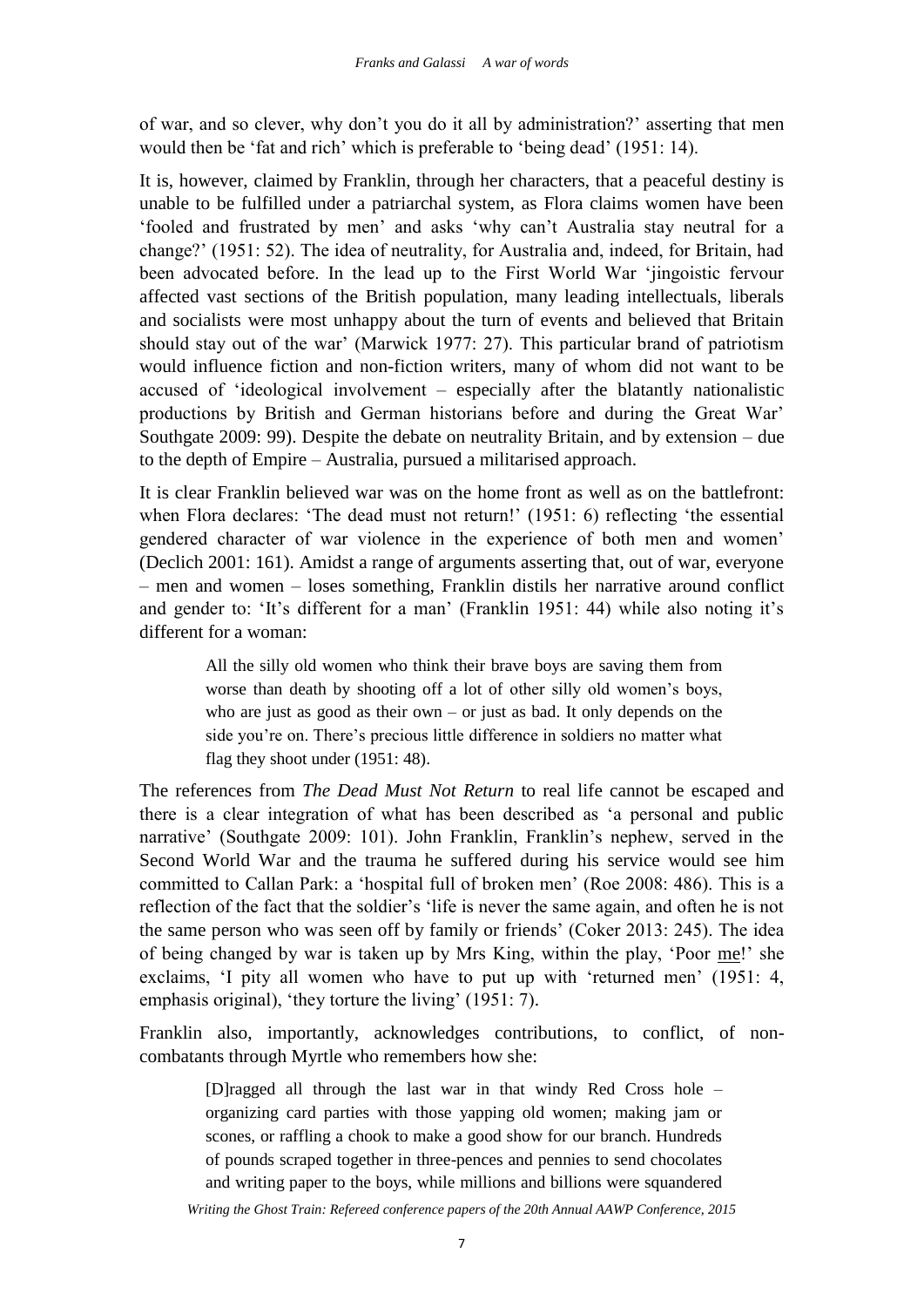in ammunition to blow them to pieces (1951: 45).

The work remains unpublished, like many of Franklin's plays, and has not been performed. There has been, a one-off presentation, of this script with the work read<sup>4</sup> in the Metcalfe Auditorium at the State Library of NSW on Tuesday, 8 September 2009.

# **Anti-war narratives**

Anti-war narratives are not a modern invention. *Lysistrata* (411BC), was one in a series of plays preaching peace, by the Greek author Aristophanes. The work was produced during the Peloponnesian War, a period of great conflict and loss. Of particular interest to this paper – which highlights Franklin's anti-war arguments in the context of discussions around class and gender – the heroine, and the namesake of this text, brings about peace without capitulation. Lysistrata (literally, the Liquidator of Armies [Sommerstein 2002: 136]) industrially sets about arranging a sex strike; recognising that 'Athens cannot end the war on her own: in the play, the women of *all* the warring states have to co-operate in forcing peace upon the men' (Sommerstein 2002:135, emphasis original). With determination, and some divine intervention, peace is achieved:

Let us make peace, that's what we ought to do;

If you don't hurt us, we will never flout you.

Let our division now be dead and done:

Let us unite and sing our songs as one (Aristophanes 411BC/2002: 183).

Many anti-war works, inspired by The Great War, are well known, such as the poetry produced by Wilfred Owen and Siegfried Sassoon and classic novels including Henri Barbusse's *Under Fire* (1916) and Erich Maria Remarque's *All Quiet on the Western Front* (1929). It is important to note that women, too, contributed, through literature, to the anti-war movement including Rebecca West with *The Return of the Soldier*  (1918) and Virginia Woolf with *Mrs Dalloway* (1925). So, though Franklin's contribution to this genre is not a unique offering from a woman writer, her work, it is suggested here, is an under-recognised feminist interjection into a predominantly male sphere.

As social commentaries within *Bring the Monkey* and *The Dead Must Not Return* clearly indicate, Franklin had strong views around class, gender and war. These examples of her work – despite the first not being very successful and the second not being staged – demonstrate Franklin's capacity, and her willingness to unpack these, often complex issues, and challenge assumptions as well as the status quo. The texts are not isolated examples of the expression of Franklin's views, with such views permeating all of her work,<sup>5</sup> oral and written.

It has been observed that contemporary work in ethics is 'overridingly ecumenical, involving significant contributions from many scholars outside philosophy and theology' (Proctor 1998: 10). It is argued here creative practice can be a central consideration to the ethics of writing about war: through producing works that deliberately attempt an ethical approach to what is an incredibly complex arena; and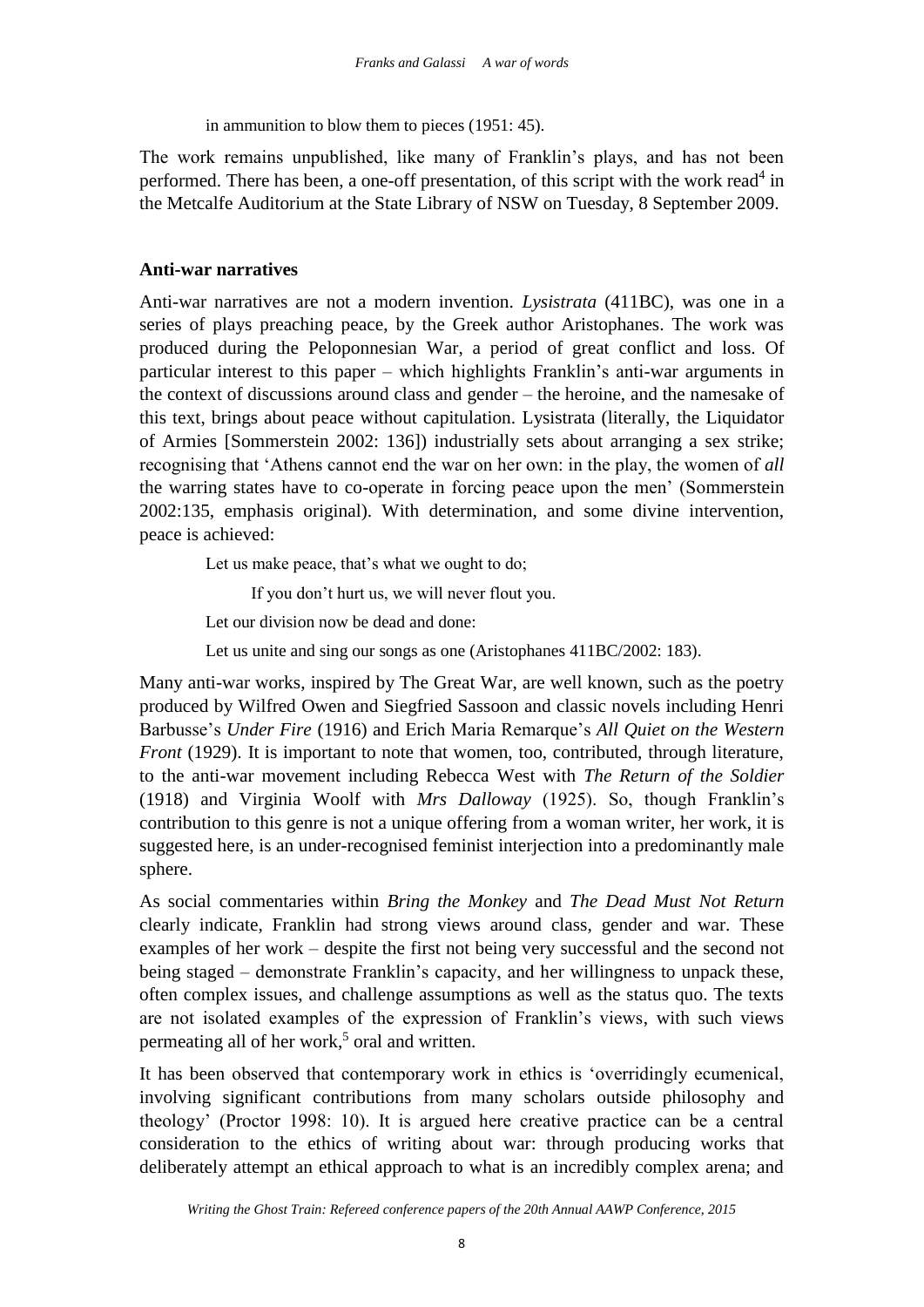through an ethical imperative to communicate the horrors of war, to directly contribute to debates around conflict and peace.

For Franklin this is complicated through the merging of fact and fiction. The works discussed here serve as entertainment, they serve other purposes as well, including capturing how conflict – on an unprecedented scale – impacts upon combatants and non-combatants. So, while not historical writing, there is history within both texts and they both indicate 'the possibility, and even inevitability, of intruding an ethical dimension into historical writing' (Southgate 2009: 103). As ethical frameworks of equity informed Franklin's commentaries on class and gender, ethics, too, informed her commentaries on war.

## **The Miles Franklin papers**

Such debates, and the personal value systems that support the taking up of a strong position within a difficult arena, are revealed within Franklin's personal papers. The Miles Franklin Papers explore many issues of social importance and the broader literary landscape, including issues that circulate around the ethics of writing about war. A cornerstone of this extraordinary collection is a set of pocket diaries that: [S]he bequeathed to the Mitchell Library on her death in 1954 (Brunton 2004: vii).



Photograph: Clement Girault. M. Franklin's Pocket Diaries: 1909-1954, Call number: MLMSS 364 / Box 2 / Items 1-46. Mitchell Library, State Library of NSW.

War, and the fear of war, comes through these diaries quite strongly:

Mother and I went to the Sydney Show – lunch in Wilkes' tent. Cold, winter & clear. Home about 5.30. Governor-General had a military escort of band & walkers & mounted lancers – sign of the sinister speeding up of Europe's far-flung war mania (Franklin 1936: 8 April).

Franklin's ability for such economical prose reflects a sense of urgency. There is also, amidst the 'war mania', normalcy: a day out; lunch; a weather report; details of daily life. It is this integration of ideas of 'the civilian' and 'the chaos' that, it is argued here, inform some of Franklin's creative outputs.

Within *Bring the Monkey* glittering parties provide cover for classism and sexual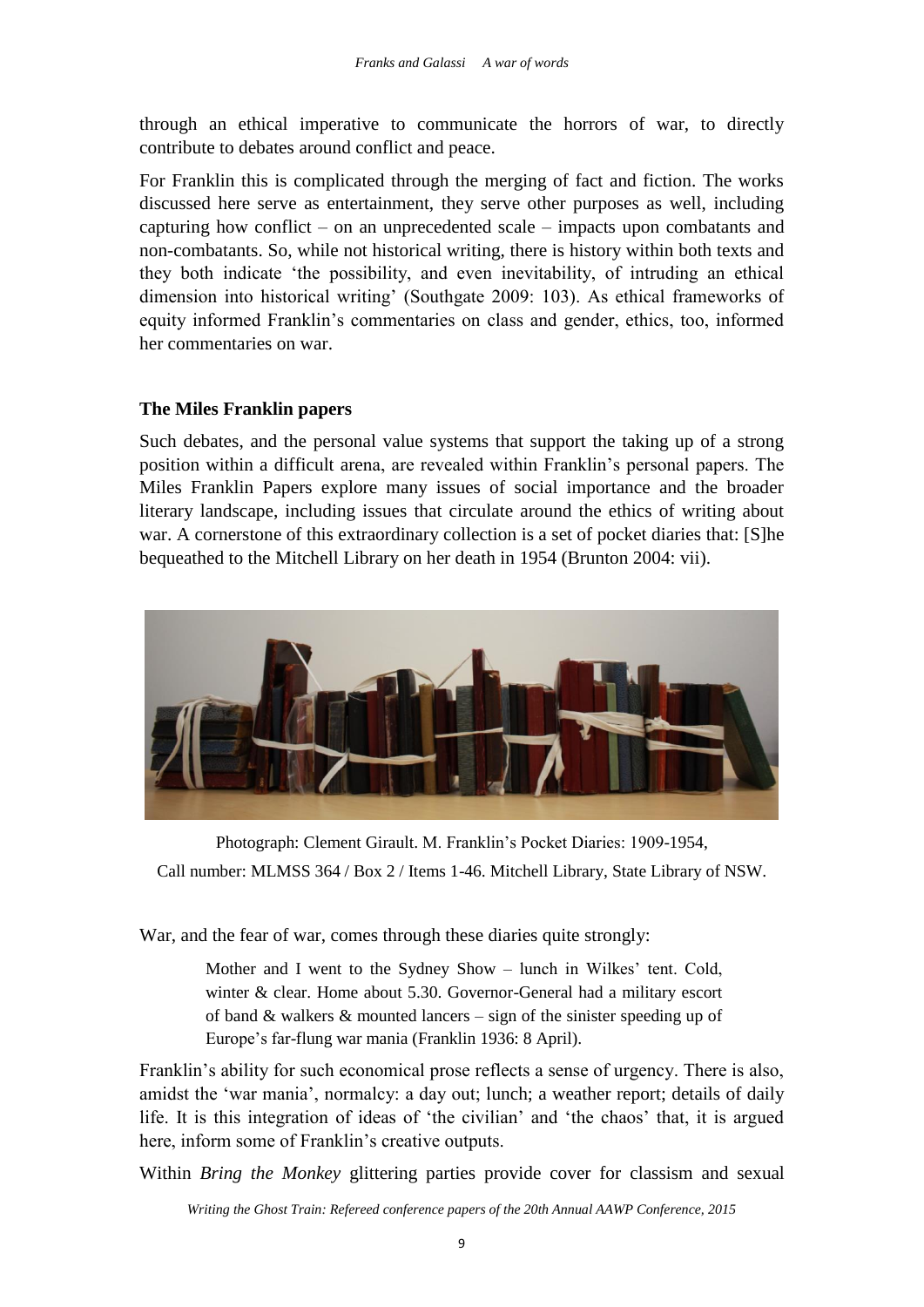harassment (1933). In *The Dead Must Not Return*, the opening scene combines chatter about new dresses and the price of being awarded a Victoria Cross (1951: 3).

## **Non-combatants and creative practice**

This paper highlights the role non-combatants can play in producing commentaries on conflict, thus destabilising traditional accounts that often privilege white masculinity and subsequently marginalise civilian, female contributions to national war efforts.

According to Wilfred Stone, first-person narration provides a 'special authenticity and a special vibrancy' (1983: 14). This narrative form is clear within Franklin's diaries, discussed briefly above, and clear too, within the fiction works *Bring the Monkey* and *The Dead Must Not Return*. The first line of the former – 'I have always loathed murder' (Franklin 1933: 7) – setting the scene.

Key statements within the latter, through the dialogue demanded of a play script, also utilise first-person narration. Indeed, many of the more powerful lines within a text that has, as a core message of 'women coping with the aftermath of male blood gains in war' (North 2009) – such as 'I still can't understand why man,' complains Flora, 'the only beast endowed with reason, should be the only one to degrade his mate' (1951: 59) – begin with 'I'. Women are classified as non-combatants, their role in national defence determined by traditional gender roles (as clerk, as cook, as nurse) but women too, bear the scars of conflict. This writing is particularly personal.

The sense of loss, within published and private works, is tangible. Franklin's questioning of the glory of war is articulated in prose intended for an audience; while the waste of war is recorded in her diaries:

> God! how I craved this morning to sit in peace and write my thoughts on Anzac, evoked by the competition stories - as the stupidest blunder in history [...].

They pity, the damnable madness of so much gallantry wasted! [...].

After 9 years absence from my native land I went to see my countrymen, the remnants of Anzac in the first anniversary celebrations in Caxton Hall, London. [...].

I saw, long after, the gates at Woolloomooloo being dedicated. Met the ageing Anzacs at the Town Hall celebration. They have to be cared for, many many of them simple men who gave all in that one supreme effort, however false & foolish, who are now really derelicts. Oh, what misdirection of human potentialities! But Anzac cannot be glorified nor excused; that is to betray those who were sacrificed (Franklin 1936: 9 January).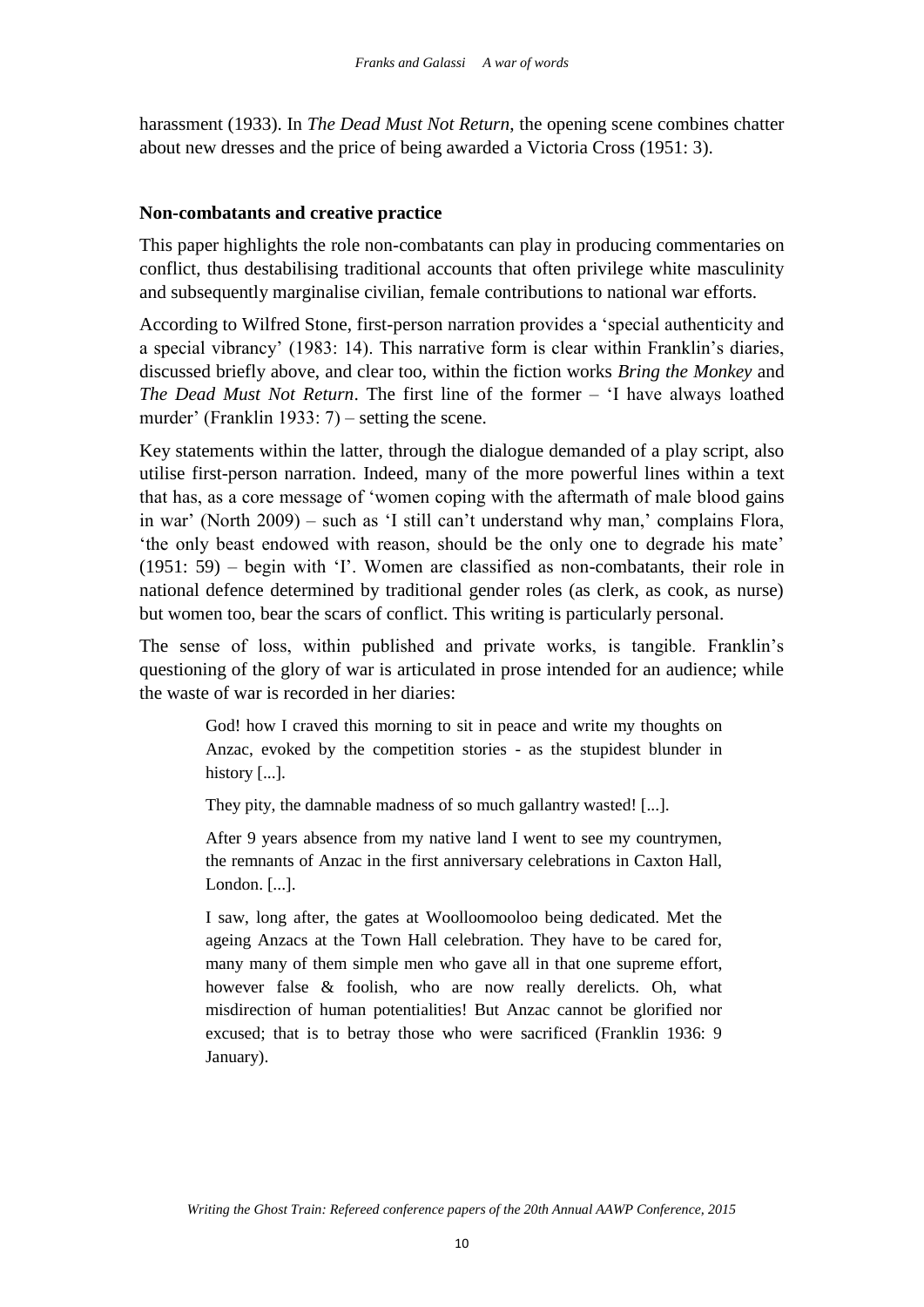

Photograph: Clement Girault. M. Franklin's Pocket Diaries: 1909-1954, Call number: MLMSS 364 / Box 2 / Items 1-46. Mitchell Library, State Library of NSW.

## **War: immediate impacts and the aftermath**

This paper also acknowledges the impact of war  $-$  as expressed through the creative writing practice of Miles Franklin – upon all members of society. Armed conflict, regardless of scale, can have devastating effects upon those at the frontline and those on the home front. As an example of total war, the First World War was unprecedented in terms of military losses (Davies 1997: 1328).

War changed not only the immediate profiles of societies; it fundamentally changed the way nation states interacted with each other. As John Keegan explains:

The First World War was a tragic and unnecessary conflict. Unnecessary because the train of events that led to its outbreak might have been broken at any point during the five weeks of crisis that preceded the first clash of arms, had prudence or common goodwill found a voice; tragic because the consequences of the first clash ended the lives of ten million human beings, tortured the emotional lives of millions more, destroyed the benevolent and optimistic culture of the European continent and left, when the guns at last fell silent four years later, a legacy of political rancour and the racial hatred so intense that no explanation of the causes of the Second World War can stand without reference to those roots (1999: 3).

'Historians investigating the impact of war in society can be divided into those who see wars as a catalyst for change, and those who minimise their effects and stress the continuities in social history (Pope 2013: 9). For Franklin war was waste. As Jill Roe records, in her epic biography of Franklin, the writer was 'horrified by this vile war'

Miles was horrified by 'this vile war'. Until then the forces of evolution had seemed unstoppable, and the women's trade union movement had been riding the wave of the future. [...] 'No-one thought of anything but the war,' and Miles became depressed by 'the staggering calamity'; 'life seemed hardly worth living' (Roe 2008: 179).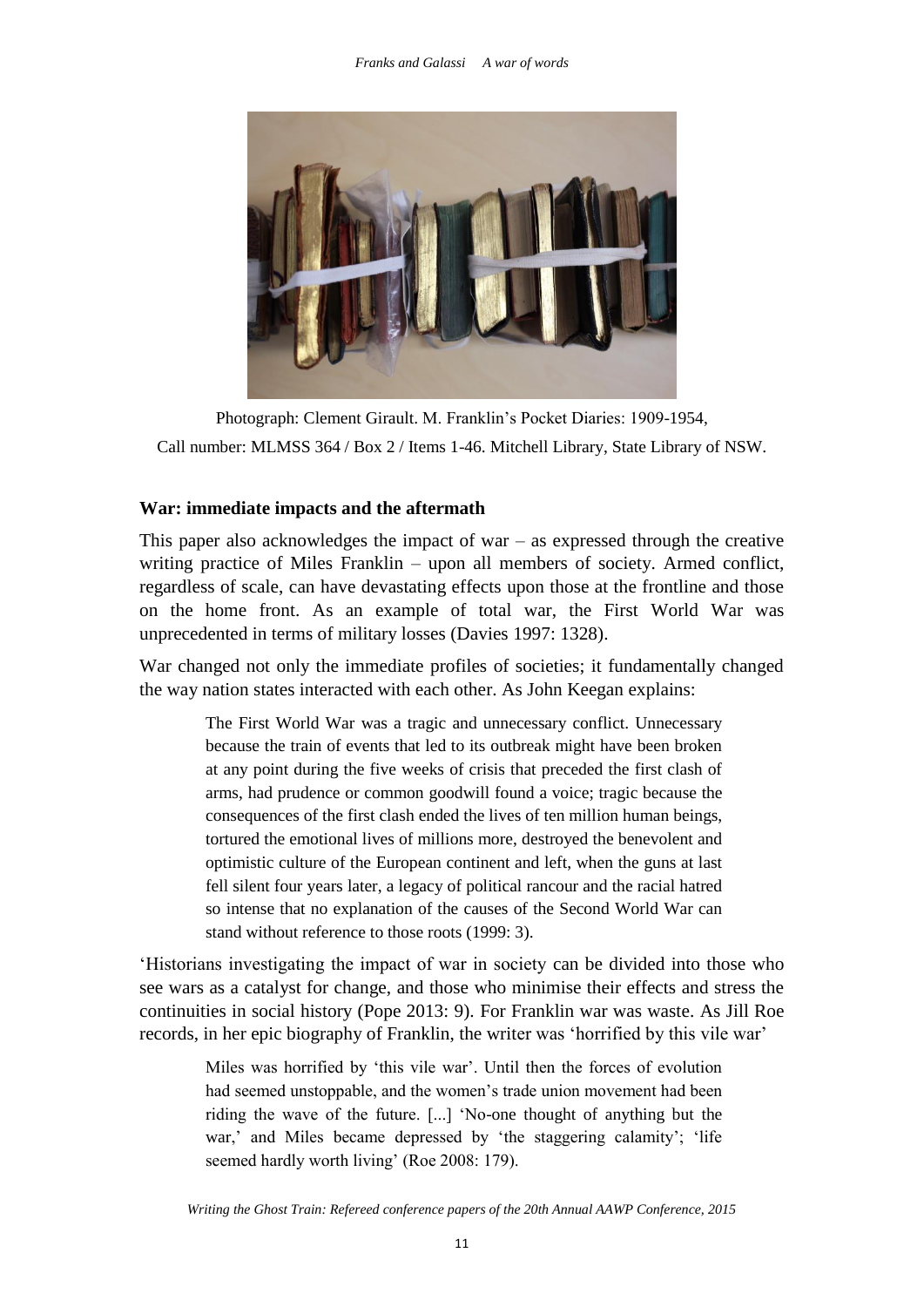Ethics, amidst aggressive propaganda campaigns asserting the rights and wrongs of war, must have been prominent in Franklin's politically-conscious mind. Her connections to belligerent sympathisers contributing, perhaps, to her feelings about the impending conflict:

> Political trends in Europe were perturbing. Her German cousin was a Junker and a Nazi. Mussolini-admiring Italians were emigrating to Australia, and Tories everywhere were in the ascendancy. As for Australia's own rising conservative, Robert Gordon Menzies, it sounded as if he was getting too big for his boots, letting it be known in London that he could run the British Commonwealth with one hand (Roe 2008: 377).

Franklin's personal contributions to a total war were many and varied. Her most obvious service was seen when she sought overseas work that, though behind the frontlines, was clearly far removed from the comforts of home. On 27 June 1917 she signed a contract with the Scottish Women's Hospitals for Foreign Service 'to serve as an unsalaried cook for not less than six months' (Roe 2008: 211). And so Franklin went to a hospital at Ostrovo, attached to the Royal Serbian Army (Roe 2008: 214, 216) where she would become an orderly but would remain unsalaried. Franklin enjoyed her experiences and briefly considered joining the Women's Royal Air Force (Roe 2008: 222).

Franklin, too, would have been subjected to rationing and 'increased government controls' (Reid 1988: 16). These deprivations are reflected in *The Dead Must Not Return* when Myrtle complains: 'I'm sick of pinching and doing without' (1951: 11). There was also the psychological impact of indirectly 'experiencing death and perversions during war [that] exposes the depths of "evil" to which humans are capable' (Creed 2013: 10). The scars across society, wrought by the millions of the missing and the dead, would have also been impossible to avoid. Men transformed, by war, into ghosts and shadows.

Anti-war must not be confused with anti-Australian. She was proud of the Australian soldiers and their unabashed ways; and until it was lost in the Balkans, she always wore an Australian flag brooch. But more than that, it was the same deep-seated humanism that characterised so many responses to the wanton waste of the Great War: 'It is impossible to live in any of the belligerent countries without feeling a deep affection for the soldiers . . . just gentle, ordinary people [...] being assembled for the slaughter (Roe 2008: 201).

It is worth noting, too, that these serious issues were overlaid upon a personal life that was also fraught with many difficulties including poor health. On the final Anzac Day of the First World War, Franklin wrote: 'Worked a lot in garden + had an attack of malaria. Went to bed in discomfort + with a temp. of 103°' (Franklin 1918: 25 April).

# **Conclusion**

The complexities of conflict can be read in the writings  $-$  both public and private  $-$  of Miles Franklin. In *Bring the Monkey* (1933) the women are presented as playful. The central protagonist, Ercildoun Carrington, is a young woman who disguises herself as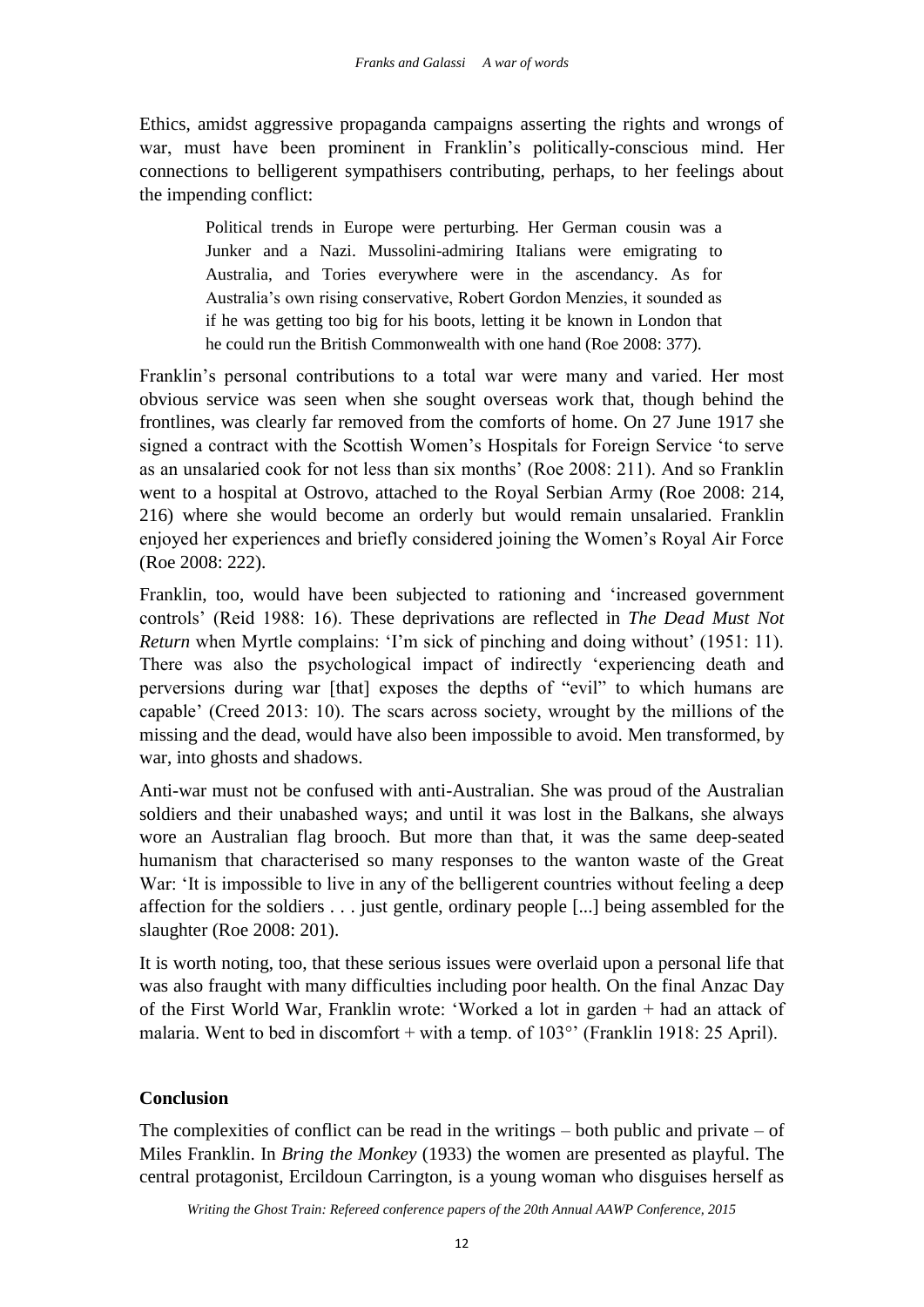a maid and the carer of Percy, her best friend's pet monkey, in order to attend the film-screening weekend at Tattingwood Hall. A disguise described as 'a gilt-edged scheme to be in all the fun without the burden of being entertaining' (1933: 29). Challenging class lines Miss Carrington also challenges gender: 'Why do you men love to suspect brave decent women when you'll mostly find it is the sexy so-called feminine types that let you down?' (1933: 113). Such debates are engaging and, at times, entertaining, but the crafting of a war hero as a callous murderer challenges more than class and gender; it challenges a national narrative of honouring combatants. In *The Dead Must Not Return* (1951) the messaging, around the cost of conflict, is explicit. War damages men that fight and the women that are left behind. In this two-act play Australia has survived two world wars but some of her citizens, including Franklin's nephew, are shadows: desperate, dark and damaged – their final days lived out alongside headlines of yet another conflict.



M. Franklin [and nephew Norman John Franklin]: Photographs of M. Franklin, c. 1879-1954, Call number: PX\*D 250 (vol 1),

digital id. a673016. Mitchell Library, State Library of NSW.

Franklin's diaries provide insight into the anti-war sentiments within these works while revealing some of the impact, of war, upon her own life and her view of the world. The works of Miles Franklin convey much of what she believed in and reveal – through a war of words – her personal ethical frameworks, to which she held fast in a changing and complex world. Franklin too, worked towards a native literature, which: '[Has] remained chronically incipient' (Franklin 1956: 217). Yet there was hope. She wrote: 'nonconforming minds in various fields still remain untamed, just as lighting, not yet domesticated by science, retains its power to strike unpredictably' (Franklin 1956: 222). Franklin, too, retains her power as a woman writer who, though not consistently successful (Davies 2015: 13), was political, feminist and 'unapologetically Australian' (Spender 1988: 239).

Simultaneously one of our nation's most well-known authors worked towards the creation of the indigenous literature she believed was so important, influenced – as were so many who shared her times – by war. As Kay Schaffer has written: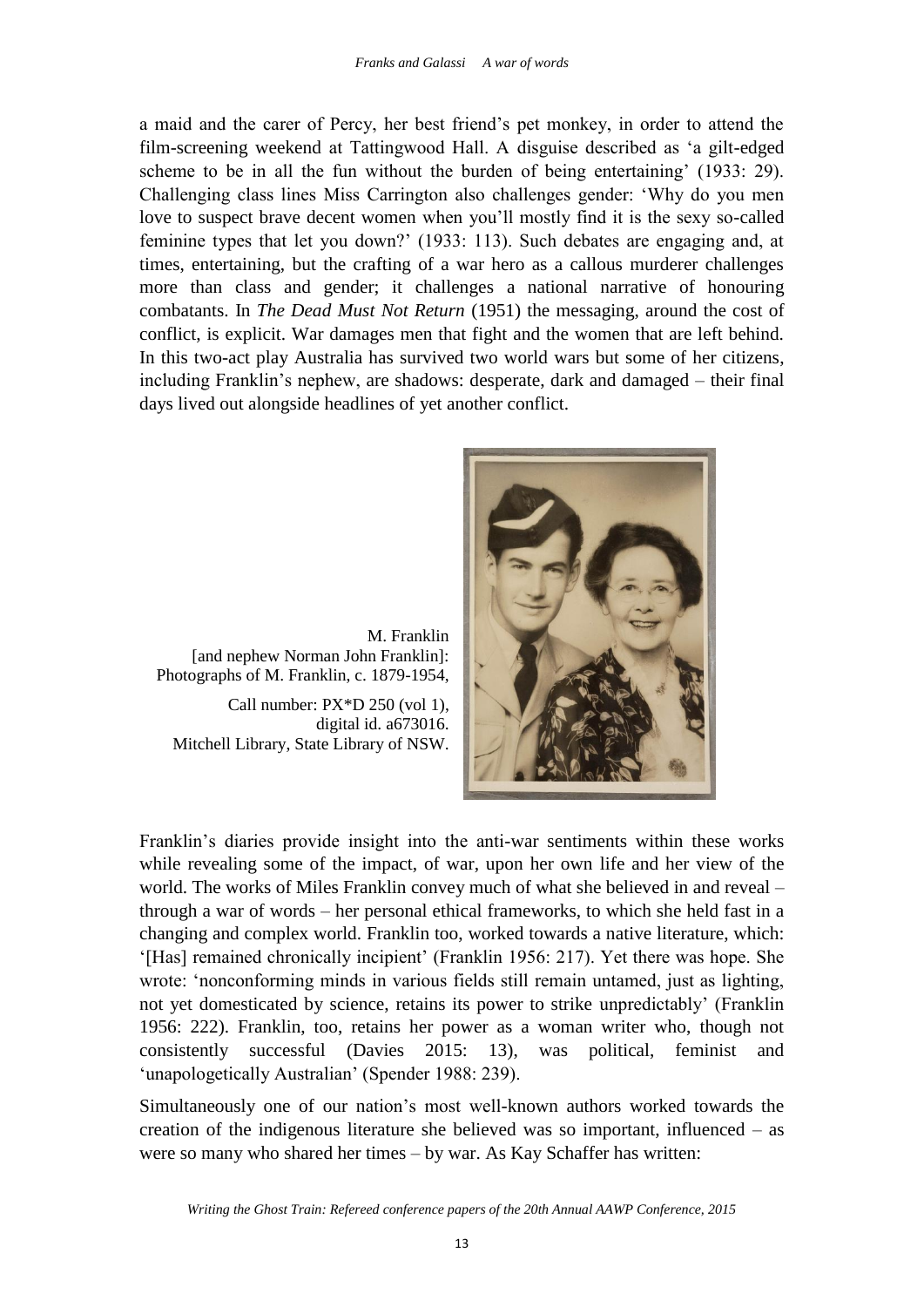In fact, there are many discourses (of history, literature, politics, economics, and the like) and the discursive practices (found in the operations of institutions, cultural productions, political events, and the like) which inter-penetrate and fuse to form a conceptual schema which make possible the discussion and articulation of an Australian tradition (1988: 16).

This paper has sought to acknowledge the effects of war  $-$  as expressed through the creative writing practices of Miles Franklin – upon all members of society. Moreover, this paper has explored, briefly, the need to question our national narratives, to understand these in new ways. For, as Bert States has written: '[T]he business of literature is increased mental organisation: better personal survival equipment for a world that is constantly mutating, even as it remains much the same' (2003). In our attempts to survive across the battlefields of class, gender and the anti-war movement, literature might be the most powerful weapon we have.

## **Acknowledgements**

The authors wish to thank all those scholars who have gone before them, particularly Jill Roe and her extraordinary efforts to document the life and work of Miles Franklin. The authors also thank Richard Neville, Mitchell Librarian at the State Library of NSW.

### **Endnotes**

<sup>1</sup> Patrick White received £500 for Voss; today recipients are awarded \$60,000.

<sup>2</sup> The ethics of acts of war have been debated at great length (see, for example: Christopher [1994]; Coates [1997]; and Creed [2013]) and a full coverage of these debates is beyond the scope of this work.

<sup>3</sup> The fictitious Percy was modelled on a real monkey: the real monkey's name was Peter and he belonged to Jean Hamilton. Hamilton would occasionally allow Franklin the 'sole care of the volatile creature' (Roe 2008: 321).

<sup>4</sup> The work was read by Annie Bilton, Lynden Jones, David Kerslake, Amanda Stephens Lee, Mikaela Martin, Brendan Miles and Caitlin Shaw.

 $<sup>5</sup>$  It is worth noting, as highlighted by Jill Roe, that All That Swagger (1936) has, as an obvious</sup> omission, 'the impact of World War I on Australia and the consequent creation of the Anzac tradition' (2008: 364).

### **List of works cited**

Aristophanes 411BC/2002 'Lysistrata' in A H Sommerstein (trans.) *Aristophanes: Lysistrata and other plays*, Rev Ed, London: Penguin Classics

Barrymore, Freda 1933 'Books Received', *Townsville Daily Bulletin* 27 June 1933, 6

Brunton, Paul (ed.) 2004 *The Diaries of Miles Franklin*, Crows Nest: Allen and Unwin

Christopher, Paul 1994 *The Ethics of War and Peace: an introduction to legal and moral issues*, Englewood Cliffs, NJ: Prentice-Hall

Coates, AJ 1997 *The Ethics of War*, Manchester: Manchester UP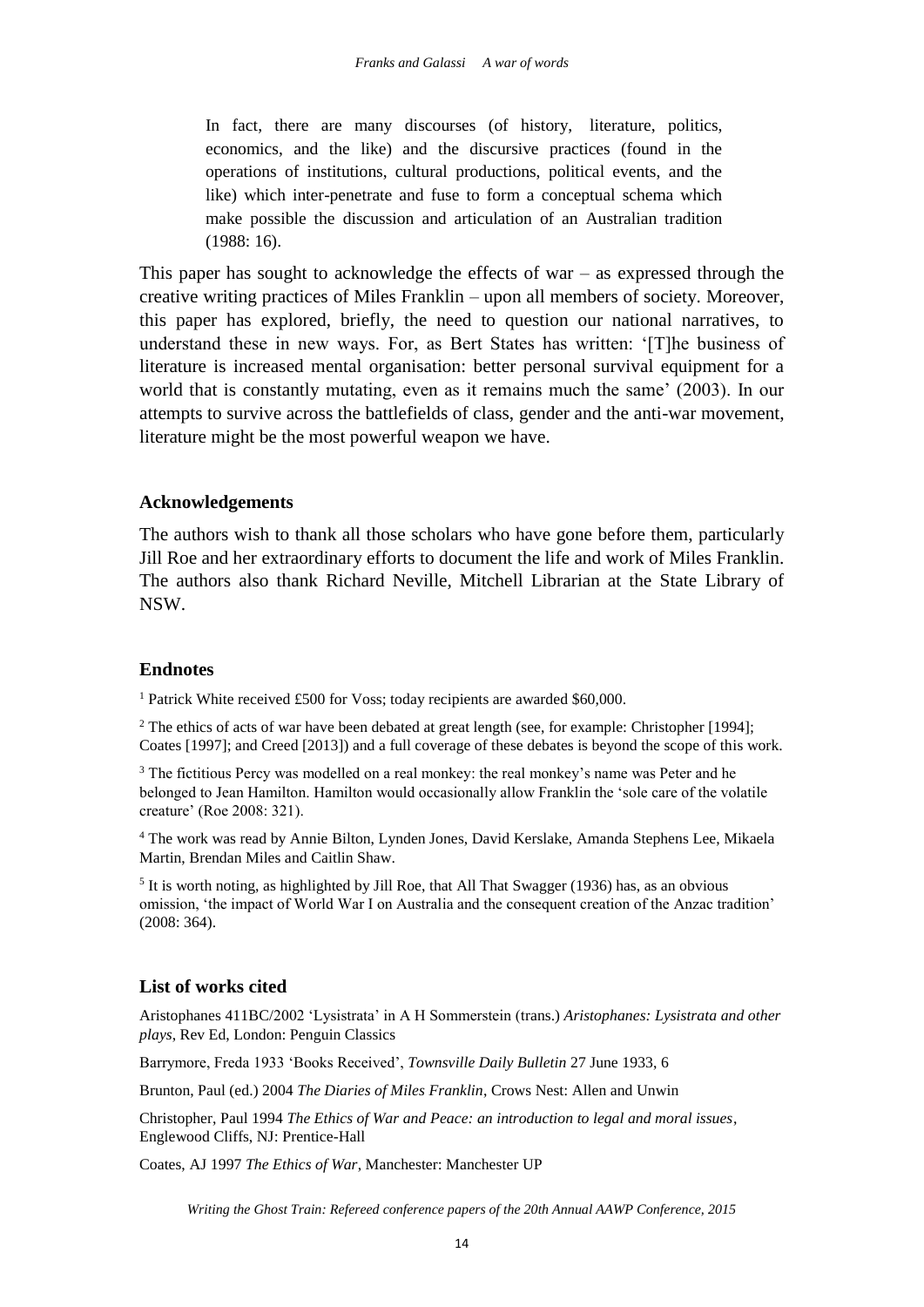Coker, Christopher 2013 *Warrior Geeks: how 21st-century technology is changing the way we fight and think about war*, Oxford: Oxford UP

Creed, Pamela 2013 *Ethics, Norms and the Narratives of War: creating and encountering the enemy other*, London: Routledge

Davies, Norman 1997 *Europe: a history*, London: Pimlico

Davies, Ross 2015 *Three Brilliant Careers: Nell Malone, Miles Franklin*, *Kath Ussher*, Salisbury, Australia: Watson Ferguson & Company

Declich, Francesca 2001 'When Silence Makes History: gender and memories of war violence from Somalia' in B Schmidt & I Schrӧder (eds) *Anthropology of Violence and Conflict*, London: Routledge, 161-175

Ellen, Cousin 1933 'Cousin Ellen Writes', *The Australian Worker* 31 May 1933, 5

Franklin, Miles 1901 'Handwritten Letter to J.F. Archibald, from the Scribbler, on four preliminary pages, 6 September 1901' in M Franklin, *My Brilliant Career*, Edinburgh: William Blackwood and Sons. Mitchell Library, State Library of NSW, Call no.: C 752

Franklin, Miles 1909-1954 *Pocket Diaries*, Unpublished, Mitchell Library, State Library of NSW, Call no.: MLMSS 364 / Box 2 / Items 1-46

Franklin, Miles 1933 *Bring the Monkey: a light novel*, Sydney: The Endeavour Press

Franklin, Miles in A.W. Ashworth 1948 'Miles Franklin', *Southerly* 9: 2, 70-74

Franklin, Miles 1951 *The Dead Must Not Return*, Unpublished, Mitchell Library, State Library of NSW, Call no.: MLMSS 6035 / 1-19

Franklin, Miles 1956 *Laughter, Not for a Cage: notes on Australian writing with biographical emphasis on the struggles, function, and achievements of the novel in three half-centuries*, Sydney: Angus and Robertson

Franklin, Miles n.d. 'Miles Franklin Literary Award' in *Miles Franklin Literary Award, Home Page*, Sydney: Perpetual as Trustee, at <http://www.milesfranklin.com.au/newhome> (accessed 20 July 2015)

Franks, Rachel 2014 'Gendering the Genre: three Australian women writers and their debut crime fiction novels', *The Australasian Journal of Popular Culture* 3: 1, 57-71

H.J. 1933, 7 October 'Modern Heroes and Heroines: what women writers think', *The Australian Women's Weekly* 7 October 1933, 10

Keegan, John 1999 *The First World War*, London: Pimlico

Knight, Stephen 2003 'The Golden Age' in M Priestman (ed.) *The Cambridge Companion to Crime Fiction*, Cambridge: Cambridge UP, 77-94

Marwick, Arthur 1977 *Women at War: 1914-1918*, London: Fontana in association with the Imperial War Museum

Munt, Sally 1994 *Murder by the Book? feminism and the crime novel*, New York: Routledge

North, Marilla 2009 'Introduction', *The Dead Must Not Return* (podcast) 8 September 2009, Sydney: State Library of NSW, at <http://www.sl.nsw.gov.au/podcasts/events/index.html> (accessed 16 July 2015)

O'Brien, Tim in C Chen 'Award-Winning Novelist Discusses Ethics of War Writing', *The Stanford Daily* 25 January 2011, at [http://www.stanforddaily.com/2011/01/25/award-winning-novelist](http://www.stanforddaily.com/2011/01/25/award-winning-novelist-discusses-ethics-of-war-writing/)[discusses-ethics-of-war-writing/](http://www.stanforddaily.com/2011/01/25/award-winning-novelist-discusses-ethics-of-war-writing/) (accessed 18 July 2015)

Page, Reg 1933 'Mystery and B.Y.T.s', *The Bulletin* 24 May 1933, 2

Palmer, Nettie in Jill Roe 2008 *Stella Miles Franklin: a biography*, Sydney: Fourth Estate

Pope, R 2013 *War and Society in Britain 1899-1948*, New York: Routledge

Proctor, James D 1998 'Ethics in Geography: giving moral form to the geographical imagination', *Area* 30: 1, 8-18